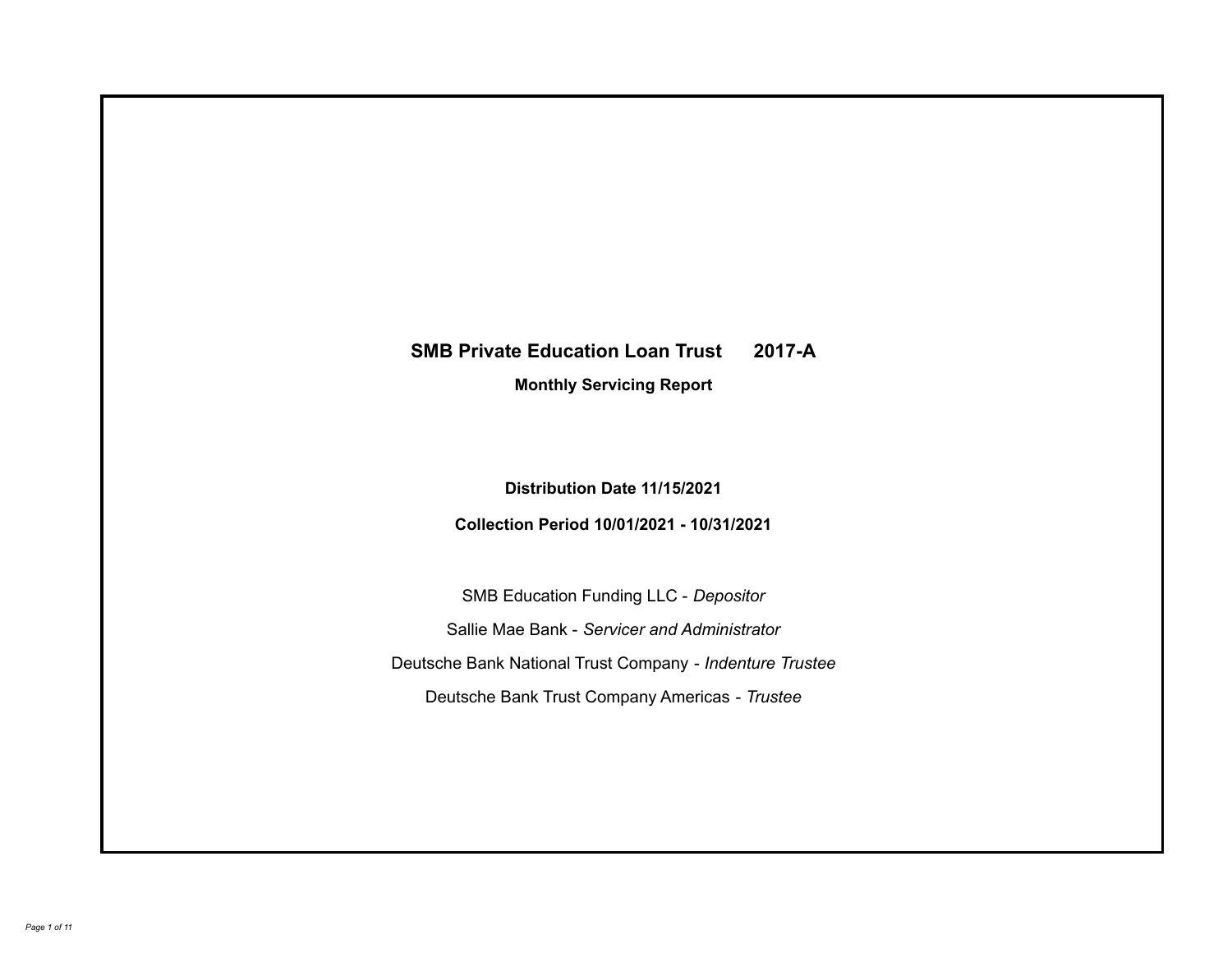A

| A            | <b>Student Loan Portfolio Characteristics</b>      | Settlement Date<br>02/08/2017 | 09/30/2021       | 10/31/2021       |
|--------------|----------------------------------------------------|-------------------------------|------------------|------------------|
|              | <b>Principal Balance</b>                           | \$806,367,084.33              | \$358,408,625.73 | \$351,948,213.98 |
|              | Interest to be Capitalized Balance                 | 46,940,641.95                 | 12,910,779.47    | 12,013,026.10    |
|              | Pool Balance                                       | \$853,307,726.28              | \$371,319,405.20 | \$363,961,240.08 |
|              |                                                    |                               |                  |                  |
|              | Weighted Average Coupon (WAC)                      | 8.52%<br>130.20               | 7.71%<br>124.79  | 7.72%<br>124.66  |
|              | Weighted Average Remaining Term<br>Number of Loans | 76,140                        | 34,986           | 34,308           |
|              | Number of Borrowers                                | 72,943                        | 33,348           | 32,708           |
|              | Pool Factor                                        |                               | 0.435152986      | 0.426529878      |
|              | Since Issued Total Constant Prepayment Rate (1)    |                               | 10.52%           | 10.51%           |
| B            | <b>Debt Securities</b><br><b>Cusip/Isin</b>        | 10/15/2021                    |                  | 11/15/2021       |
|              | A <sub>2</sub> A<br>78448WAB1                      | \$104,961,791.82              |                  | \$102,386,434.03 |
|              | A2B<br>78448WAC9                                   | \$104,961,791.82              |                  | \$102,386,434.03 |
|              | B<br>78448WAD7                                     | \$50,000,000.00               |                  | \$50,000,000.00  |
| $\mathsf{C}$ | <b>Certificates</b><br><b>Cusip/Isin</b>           | 10/15/2021                    |                  | 11/15/2021       |
|              |                                                    |                               |                  |                  |
|              | 78448W105<br>Residual                              | \$100,000.00                  |                  | \$100,000.00     |
|              |                                                    |                               |                  |                  |
| D            | <b>Account Balances</b>                            | 10/15/2021                    |                  | 11/15/2021       |
|              | Reserve Account Balance                            | \$2,161,726.00                |                  | \$2,161,726.00   |
| E            | <b>Asset / Liability</b>                           | 10/15/2021                    |                  | 11/15/2021       |
|              | Overcollateralization Percentage                   | 30.00%                        |                  | 30.00%           |
|              | Specified Overcollateralization Amount             | \$111,395,821.56              |                  | \$109,188,372.02 |

(1) For additional information, see 'Since Issued CPR Methodology' found in section VIII of this report .

Specified Overcollateralization Amount

Actual Overcollateralization Amount \$111,395,821.56

\$109,188,372.02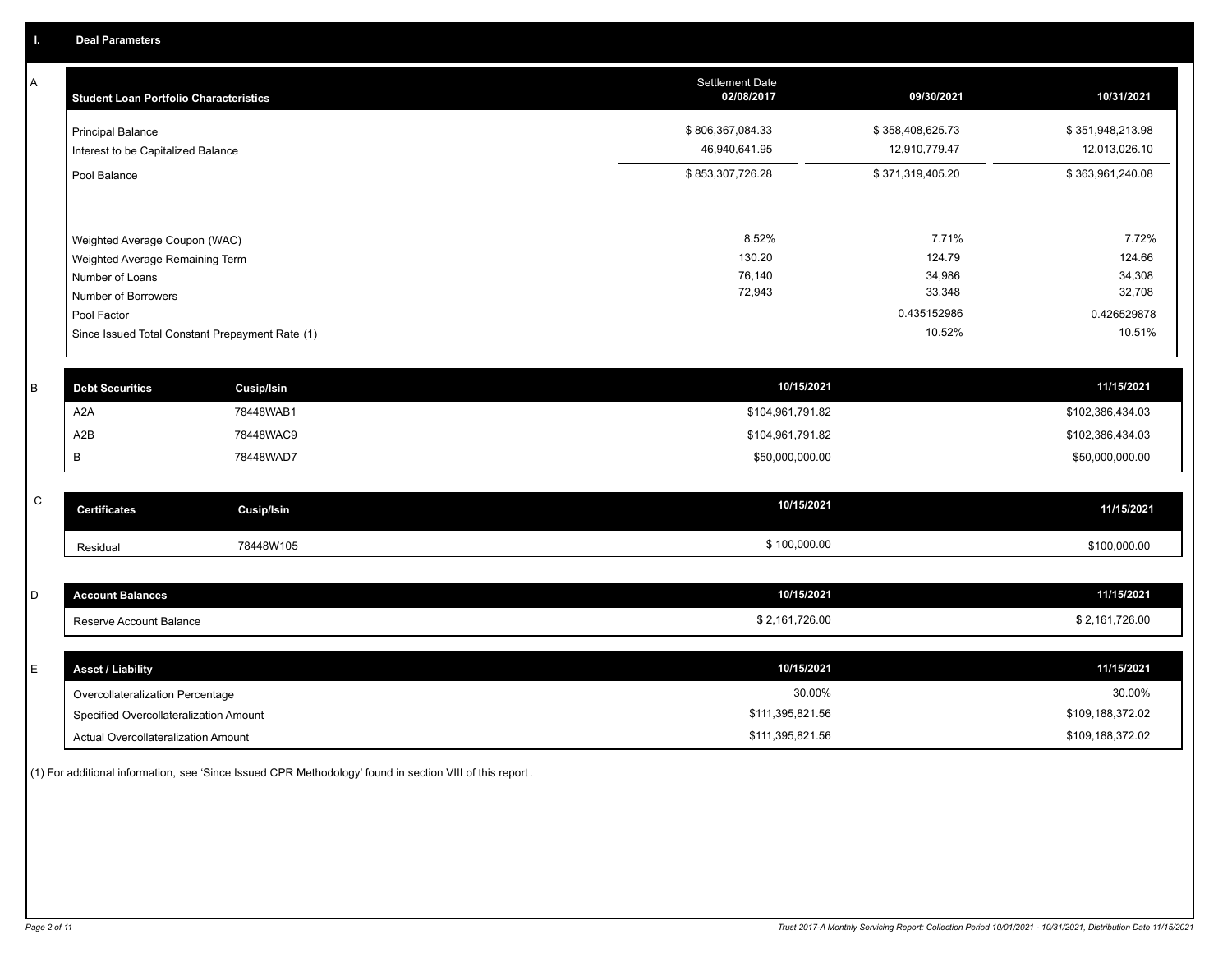# **II. 2017-A Trust Activity 10/01/2021 through 10/31/2021**

| A | <b>Student Loan Principal Receipts</b> |                |
|---|----------------------------------------|----------------|
|   | <b>Borrower Principal</b>              | 6,594,758.85   |
|   | Seller Principal Reimbursement         | (1, 188.25)    |
|   | Servicer Principal Reimbursement       | 0.00           |
|   | <b>Other Principal Deposits</b>        | 103,780.33     |
|   | <b>Total Principal Receipts</b>        | \$6,697,350.93 |

#### B **Student Loan Interest Receipts**

| <b>Total Interest Receipts</b>  | \$1,944,784.52 |
|---------------------------------|----------------|
| Other Interest Deposits         | 527.44         |
| Servicer Interest Reimbursement | 0.00           |
| Seller Interest Reimbursement   | (201.24)       |
| Borrower Interest               | 1,944,458.32   |

| C       | <b>Recoveries on Realized Losses</b>                             | \$89,743.64    |
|---------|------------------------------------------------------------------|----------------|
| D       | <b>Investment Income</b>                                         | \$225.08       |
| Е       | <b>Funds Borrowed from Next Collection Period</b>                | \$0.00         |
|         | Funds Repaid from Prior Collection Period                        | \$0.00         |
| G       | Loan Sale or Purchase Proceeds                                   | \$0.00         |
| Н       | Initial Deposits to Distribution Account                         | \$0.00         |
|         | <b>Excess Transferred from Other Accounts</b>                    | \$0.00         |
|         | <b>Borrower Benefit Reimbursements</b>                           | \$0.00         |
| K       | <b>Other Deposits</b>                                            | \$0.00         |
|         | <b>Other Fees Collected</b>                                      | \$0.00         |
| М       | <b>AVAILABLE FUNDS</b>                                           | \$8,732,104.17 |
| N       | Non-Cash Principal Activity During Collection Period             | \$236,939.18   |
| $\circ$ | Aggregate Purchased Amounts by the Depositor, Servicer or Seller | \$104,307.77   |
| P       | Aggregate Loan Substitutions                                     | \$0.00         |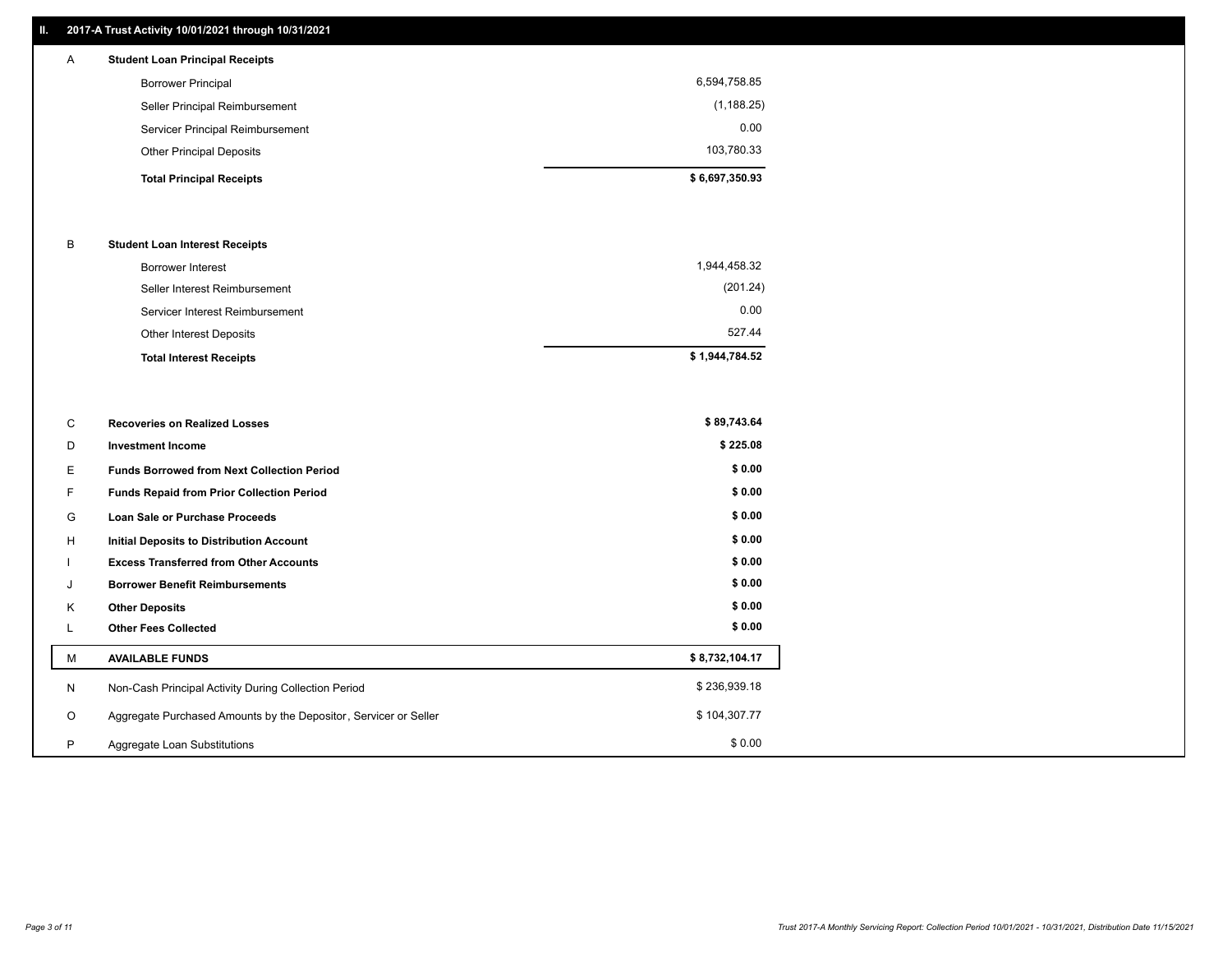| <b>Loans by Repayment Status</b> |                       |                          |            |                                                           |                |                            |                          |         |                                                           |                |                            |
|----------------------------------|-----------------------|--------------------------|------------|-----------------------------------------------------------|----------------|----------------------------|--------------------------|---------|-----------------------------------------------------------|----------------|----------------------------|
|                                  |                       |                          | 10/31/2021 |                                                           |                | 09/30/2021                 |                          |         |                                                           |                |                            |
|                                  |                       | <b>Wtd Avg</b><br>Coupon | # Loans    | Principal and<br><b>Interest Accrued</b><br>to Capitalize | % of Principal | % of Loans in<br>Repay (1) | <b>Wtd Avg</b><br>Coupon | # Loans | Principal and<br><b>Interest Accrued</b><br>to Capitalize | % of Principal | % of Loans in<br>Repay (1) |
| INTERIM:                         | IN SCHOOL             | 8.82%                    | 531        | \$7,922,015.98                                            | 2.177%         | $-$ %                      | 8.88%                    | 612     | \$9,280,774.40                                            | 2.499%         | $-$ %                      |
|                                  | GRACE                 | 8.83%                    | 369        | \$5,525,502.89                                            | 1.518%         | $-$ %                      | 8.65%                    | 410     | \$6,191,960.57                                            | 1.668%         | $-$ %                      |
|                                  | <b>DEFERMENT</b>      | 8.63%                    | 2,474      | \$32,946,530.36                                           | 9.052%         | $-$ %                      | 8.59%                    | 2,502   | \$33,324,819.29                                           | 8.975%         | $-$ %                      |
| <b>REPAYMENT:</b>                | <b>CURRENT</b>        | 7.56%                    | 29,474     | \$297,325,367.94                                          | 81.691%        | 93.626%                    | 7.55%                    | 29,969  | \$301,823,457.59                                          | 81.284%        | 93.582%                    |
|                                  | 30-59 DAYS DELINQUENT | 7.94%                    | 450        | \$5,985,284.30                                            | 1.644%         | 1.885%                     | 8.00%                    | 456     | \$6,231,945.85                                            | 1.678%         | 1.932%                     |
|                                  | 60-89 DAYS DELINQUENT | 8.02%                    | 244        | \$3,792,204.33                                            | 1.042%         | 1.194%                     | 7.72%                    | 197     | \$3,146,095.88                                            | 0.847%         | 0.975%                     |
|                                  | 90+ DAYS DELINQUENT   | 7.90%                    | 171        | \$2,587,118.47                                            | 0.711%         | 0.815%                     | 8.14%                    | 151     | \$2,314,917.21                                            | 0.623%         | 0.718%                     |
|                                  | <b>FORBEARANCE</b>    | 7.63%                    | 595        | \$7,877,215.81                                            | 2.164%         | 2.480%                     | 7.78%                    | 689     | \$9,005,434.41                                            | 2.425%         | 2.792%                     |
| <b>TOTAL</b>                     |                       |                          | 34,308     | \$363,961,240.08                                          | 100.00%        | 100.00%                    |                          | 34,986  | \$371,319,405.20                                          | 100.00%        | 100.00%                    |

Percentages may not total 100% due to rounding \*

1 Loans classified in "Repayment" include any loan for which interim interest only, \$25 fixed payments or full principal and interest payments are due.

| <b>Loans by Borrower Status</b> |                                                                                                                            |                          |         |                                                           |                |                                |                          |         |                                                                  |                |                                |
|---------------------------------|----------------------------------------------------------------------------------------------------------------------------|--------------------------|---------|-----------------------------------------------------------|----------------|--------------------------------|--------------------------|---------|------------------------------------------------------------------|----------------|--------------------------------|
|                                 |                                                                                                                            |                          |         | 10/31/2021                                                |                |                                | 09/30/2021               |         |                                                                  |                |                                |
|                                 |                                                                                                                            | <b>Wtd Avg</b><br>Coupon | # Loans | Principal and<br><b>Interest Accrued</b><br>to Capitalize | % of Principal | % of Loans in<br>P&I Repay (2) | <b>Wtd Avg</b><br>Coupon | # Loans | <b>Principal and</b><br><b>Interest Accrued</b><br>to Capitalize | % of Principal | % of Loans in<br>P&I Repay (2) |
| INTERIM:                        | IN SCHOOL                                                                                                                  | 8.45%                    | 1,010   | \$14,652,855.42                                           | 4.026%         | $-$ %                          | 8.45%                    | 1,164   | \$17,025,225.72                                                  | 4.585%         | $-$ %                          |
|                                 | <b>GRACE</b>                                                                                                               | 8.28%                    | 755     | \$10,928,550.32                                           | 3.003%         | $-$ %                          | 8.21%                    | 817     | \$11,936,245.06                                                  | 3.215%         | $-$ %                          |
|                                 | <b>DEFERMENT</b>                                                                                                           | 8.25%                    | 4,509   | \$57,030,681.29                                           | 15.669%        | $-$ %                          | 8.24%                    | 4,558   | \$57,585,833.17                                                  | 15.508%        | $-$ %                          |
| P&I REPAYMENT:                  | <b>CURRENT</b>                                                                                                             | 7.54%                    | 26,596  | \$261,383,673.67                                          | 71.816%        | 92.904%                        | 7.52%                    | 26,975  | \$264,367,193.01                                                 | 71.197%        | 92.835%                        |
|                                 | 30-59 DAYS DELINQUENT                                                                                                      | 7.93%                    | 434     | \$5,768,678.75                                            | 1.585%         | 2.050%                         | 8.00%                    | 443     | \$6,051,897.04                                                   | 1.630%         | 2.125%                         |
|                                 | 60-89 DAYS DELINQUENT                                                                                                      | 8.02%                    | 243     | \$3,775,916.90                                            | 1.037%         | 1.342%                         | 7.69%                    | 191     | \$3,062,270.04                                                   | 0.825%         | 1.075%                         |
|                                 | 90+ DAYS DELINQUENT                                                                                                        | 7.87%                    | 166     | \$2,543,667.92                                            | 0.699%         | 0.904%                         | 8.12%                    | 149     | \$2,285,306.75                                                   | 0.615%         | 0.803%                         |
|                                 | FORBEARANCE                                                                                                                | 7.63%                    | 595     | \$7,877,215.81                                            | 2.164%         | 2.800%                         | 7.78%                    | 689     | \$9,005,434.41                                                   | 2.425%         | 3.162%                         |
| <b>TOTAL</b><br>$\star$         | Percentages may not total 100% due to rounding                                                                             |                          | 34,308  | \$363,961,240.08                                          | 100.00%        | 100.00%                        |                          | 34,986  | \$371,319,405.20                                                 | 100.00%        | 100.00%                        |
| 2                               | Loans classified in "P&I Repayment" includes only those loans for which scheduled principal and interest payments are due. |                          |         |                                                           |                |                                |                          |         |                                                                  |                |                                |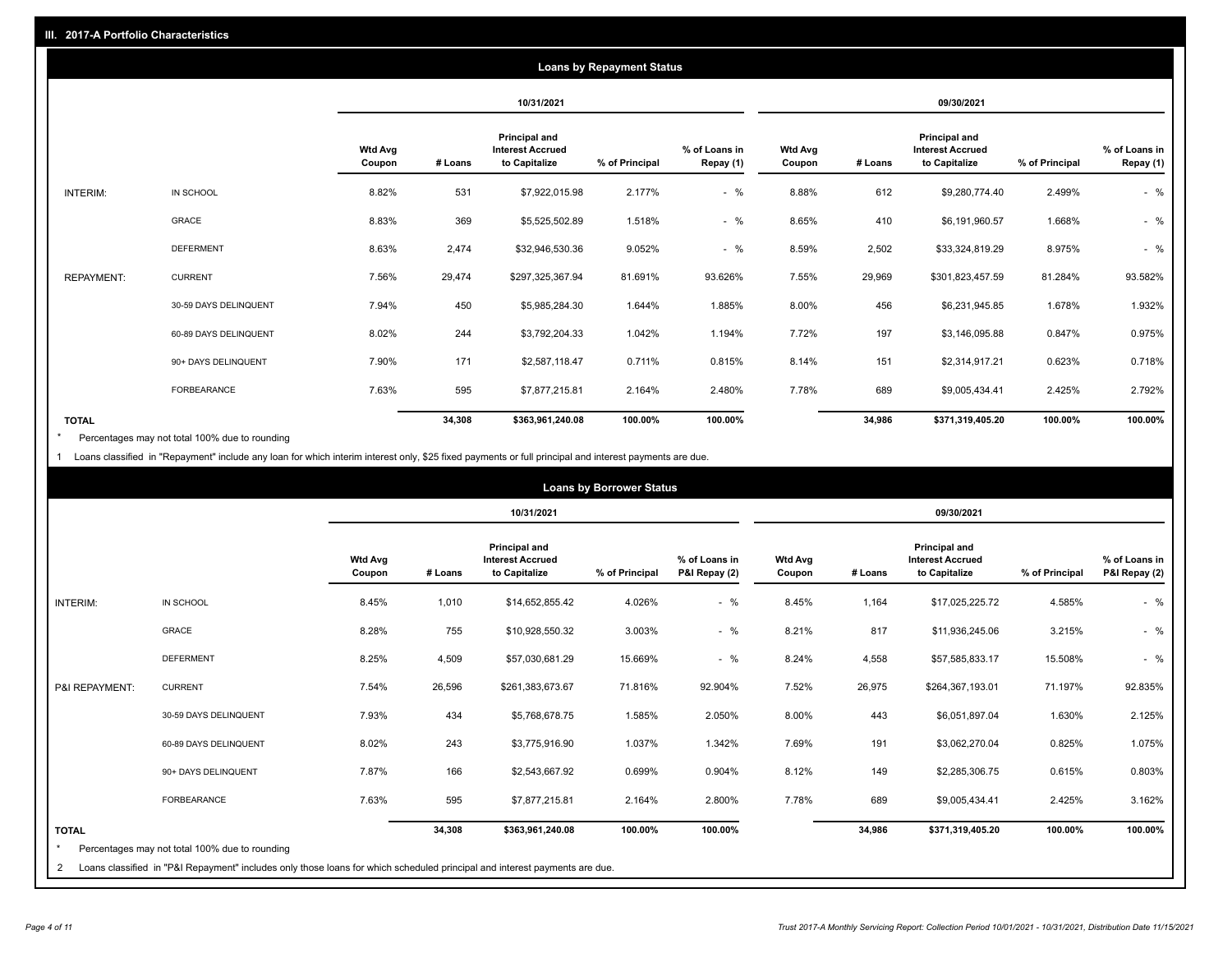|                                                                                                  | 10/31/2021       | 9/30/2021        |
|--------------------------------------------------------------------------------------------------|------------------|------------------|
| Pool Balance                                                                                     | \$363,961,240.08 | \$371,319,405.20 |
| Total # Loans                                                                                    | 34,308           | 34,986           |
| Total # Borrowers                                                                                | 32,708           | 33,348           |
| Weighted Average Coupon                                                                          | 7.72%            | 7.71%            |
| Weighted Average Remaining Term                                                                  | 124.66           | 124.79           |
| Percent of Pool - Cosigned                                                                       | 93.2%            | 93.2%            |
| Percent of Pool - Non Cosigned                                                                   | 6.8%             | 6.8%             |
| Borrower Interest Accrued for Period                                                             | \$2,317,219.09   | \$2,284,652.36   |
| <b>Outstanding Borrower Interest Accrued</b>                                                     | \$15,601,655.08  | \$16,372,946.89  |
| Gross Principal Realized Loss - Periodic *                                                       | \$851,708.22     | \$581,363.59     |
| Gross Principal Realized Loss - Cumulative *                                                     | \$35,667,885.75  | \$34,816,177.53  |
| Recoveries on Realized Losses - Periodic                                                         | \$89,743.64      | \$64,068.70      |
| Recoveries on Realized Losses - Cumulative                                                       | \$5,171,160.21   | \$5,081,416.57   |
| Net Losses - Periodic                                                                            | \$761,964.58     | \$517,294.89     |
| Net Losses - Cumulative                                                                          | \$30,496,725.54  | \$29,734,760.96  |
| Non-Cash Principal Activity - Capitalized Interest                                               | \$1,094,274.25   | \$425,387.78     |
| Since Issued Total Constant Prepayment Rate (CPR) (1)                                            | 10.51%           | 10.52%           |
| <b>Loan Substitutions</b>                                                                        | \$0.00           | \$0.00           |
| <b>Cumulative Loan Substitutions</b>                                                             | \$0.00           | \$0.00           |
| <b>Unpaid Servicing Fees</b>                                                                     | \$0.00           | \$0.00           |
| <b>Unpaid Administration Fees</b>                                                                | \$0.00           | \$0.00           |
| <b>Unpaid Carryover Servicing Fees</b>                                                           | \$0.00           | \$0.00           |
| Note Interest Shortfall                                                                          | \$0.00           | \$0.00           |
| Loans in Modification                                                                            | \$33,203,596.77  | \$34,299,065.60  |
| % of Loans in Modification as a % of Loans in Repayment (P&I)                                    | 12.14%           | 12.44%           |
|                                                                                                  |                  |                  |
| % Annualized Gross Principal Realized Loss - Periodic as a %<br>of Loans in Repayment (P&I) * 12 | 3.74%            | 2.53%            |
| % Gross Principal Realized Loss - Cumulative as a % of<br><b>Original Pool Balance</b>           | 4.18%            | 4.08%            |
|                                                                                                  |                  |                  |

\* In accordance with the Servicer's current policies and procedures, after September 1, 2017 loans subject to bankruptcy claims generally will not be reported as a charged- off unless and until they are delinquent for 120

(1) For additional information, see 'Since Issued CPR Methodology' found in section VIII of this report .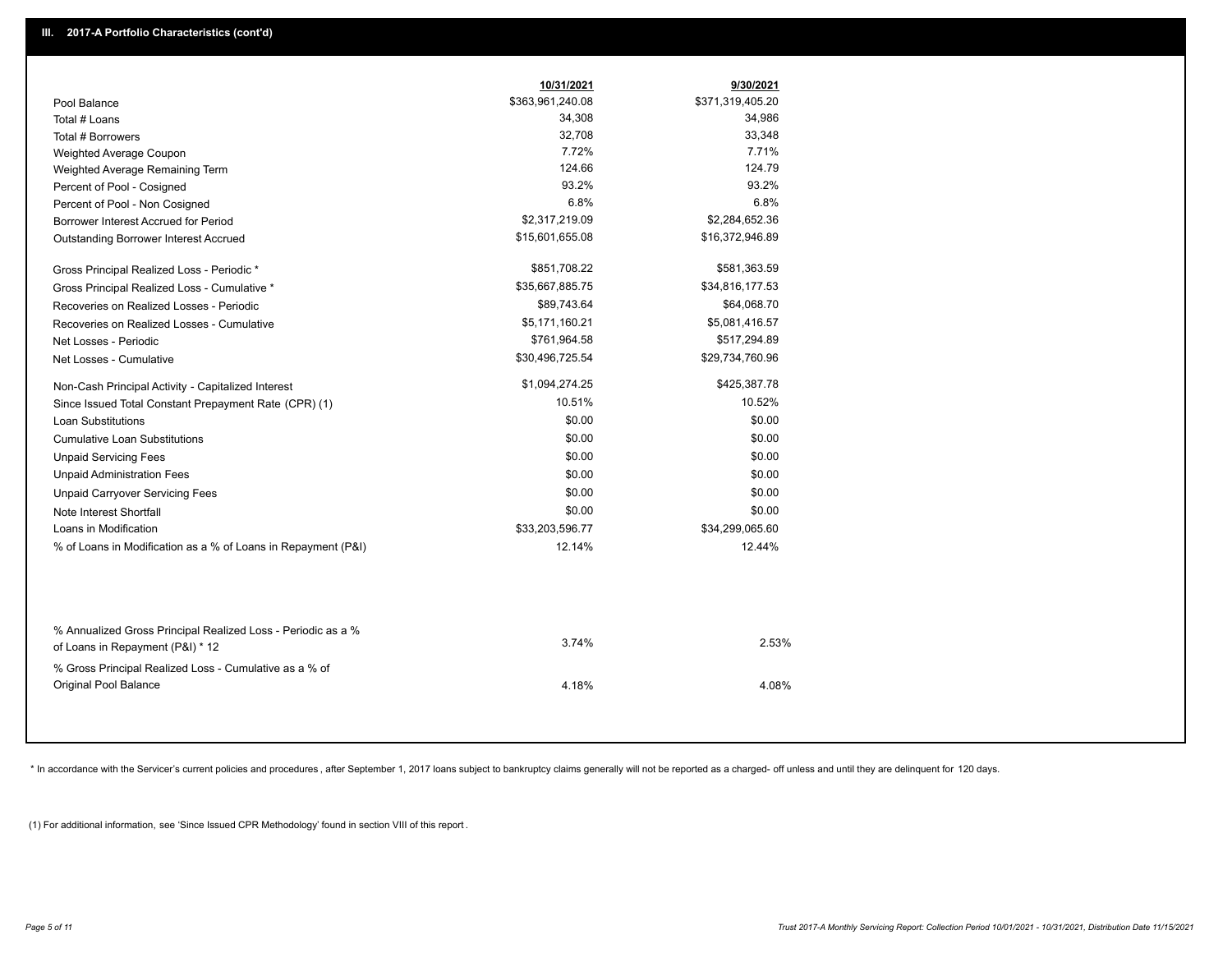#### **Loan Program**  A

|                                    | Weighted<br>Average | # LOANS  | <b>\$ AMOUNT</b> | $%$ *    |
|------------------------------------|---------------------|----------|------------------|----------|
| - Smart Option Interest-Only Loans | 6.65%               | 7.084    | \$49,184,682.57  | 13.514%  |
| - Smart Option Fixed Pay Loans     | 7.74%               | 9,026    | \$114,678,843.88 | 31.509%  |
| - Smart Option Deferred Loans      | 7.97%               | 18.198   | \$200,097,713.63 | 54.978%  |
| - Other Loan Programs              | $0.00\%$            | $\Omega$ | \$0.00           | 0.000%   |
| <b>Total</b>                       | 7.72%               | 34,308   | \$363,961,240.08 | 100.000% |

\* Percentages may not total 100% due to rounding

B

C

**Index Type**

|                       | Weighted<br>Average | # LOANS | <b>\$ AMOUNT</b> | % *       |
|-----------------------|---------------------|---------|------------------|-----------|
| - Fixed Rate Loans    | 7.84%               | 7,371   | \$93,257,328.81  | 25.623%   |
| - LIBOR Indexed Loans | 7.68%               | 26,937  | \$270,703,911.27 | 74.377%   |
| - Other Index Rates   | $0.00\%$            |         | \$0.00           | $0.000\%$ |
| <b>Total</b>          | 7.72%               | 34,308  | \$363,961,240.08 | 100.000%  |

\* Percentages may not total 100% due to rounding

# **Weighted Average Recent FICO**

| 2,065<br>2,119<br>3,589<br>7,304 | \$23,598,365.61<br>\$24,490,695.21<br>\$40,590,200.79 | 6.484%<br>6.729%<br>11.152% |
|----------------------------------|-------------------------------------------------------|-----------------------------|
|                                  |                                                       |                             |
|                                  |                                                       |                             |
|                                  |                                                       |                             |
|                                  | \$81,017,080.94                                       | 22.260%                     |
| 19,230                           | \$194,251,524.71                                      | 53.371%                     |
|                                  | \$13,372.82                                           | $0.004\%$                   |
|                                  | \$363,961,240.08                                      | 100.000%                    |
|                                  | 34,308                                                |                             |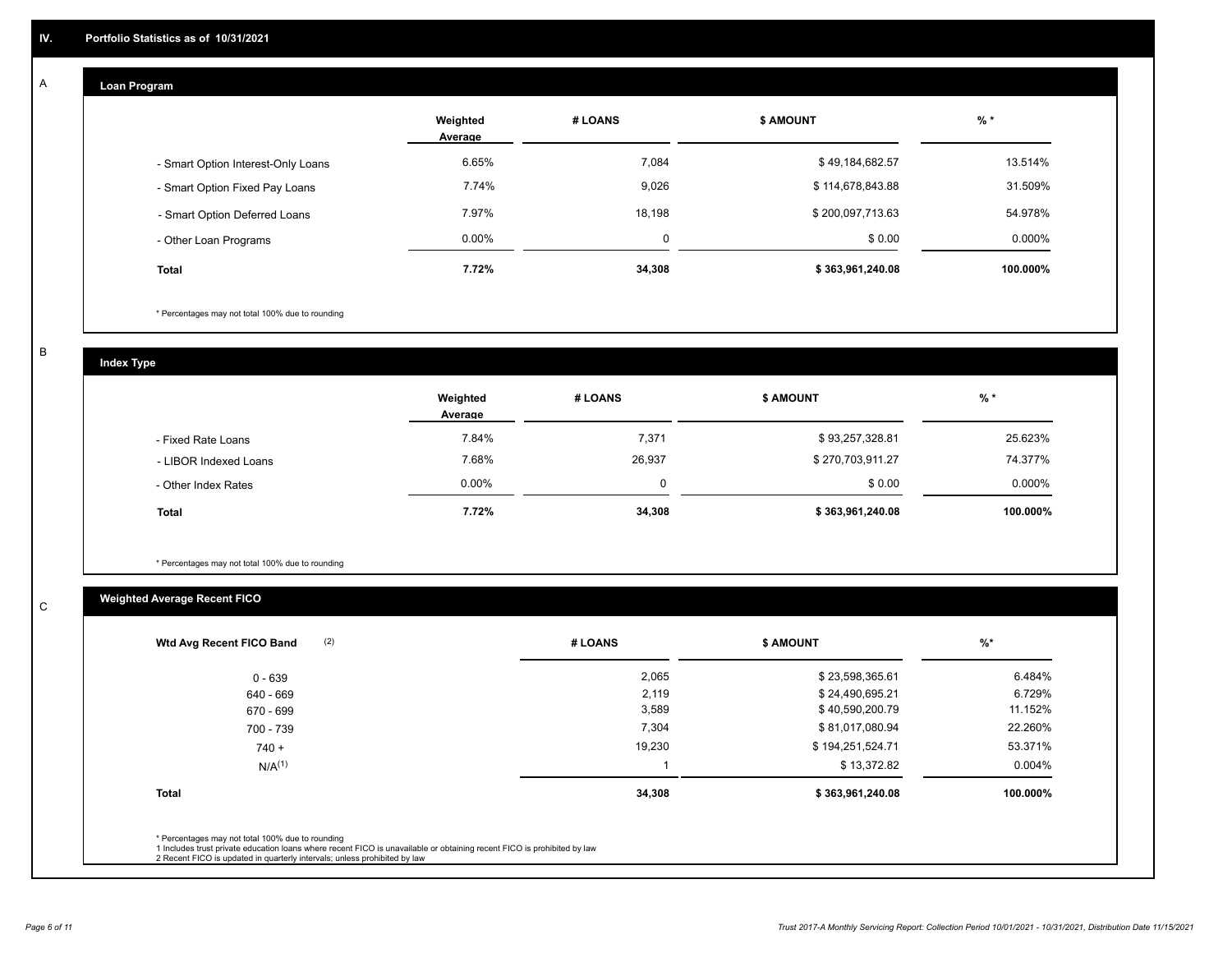| V. | 2017-A Reserve Account, Principal Distribution, and R-2 Certificate Calculations                                                                                                                           |                                 |  |
|----|------------------------------------------------------------------------------------------------------------------------------------------------------------------------------------------------------------|---------------------------------|--|
| А. | <b>Reserve Account</b>                                                                                                                                                                                     |                                 |  |
|    | Specified Reserve Account Balance                                                                                                                                                                          | \$2,161,726.00                  |  |
|    | <b>Actual Reserve Account Balance</b>                                                                                                                                                                      | \$2,161,726.00                  |  |
| В. | <b>Principal Distribution Amount</b>                                                                                                                                                                       |                                 |  |
|    | Class A Notes Outstanding<br>i.                                                                                                                                                                            | \$209,923,583.64                |  |
|    | Pool Balance<br>ii.                                                                                                                                                                                        | \$363,961,240.08                |  |
|    | First Priority Principal Distribution Amount (i - ii)<br>iii.                                                                                                                                              | \$0.00                          |  |
|    | Class A and B Notes Outstanding<br>iv.                                                                                                                                                                     | \$259,923,583.64                |  |
|    | First Priority Principal Distribution Amount<br>۷.                                                                                                                                                         | \$0.00                          |  |
|    | Pool Balance<br>vi.                                                                                                                                                                                        | \$363,961,240.08                |  |
|    | Specified Overcollateralization Amount<br>vii.                                                                                                                                                             | \$109,188,372.02                |  |
|    | Regular Principal Distribution Amount (if (iv > 0, (iv - v) - (vi - vii))<br>viii.                                                                                                                         | \$5,150,715.58                  |  |
|    | Pool Balance<br>ix.                                                                                                                                                                                        | \$363,961,240.08                |  |
|    | 10% of Initial Pool Balance<br>х.                                                                                                                                                                          | \$85,330,772.63                 |  |
|    | First Priority Principal Distribution Amount<br>xi.                                                                                                                                                        | \$0.00                          |  |
|    | Regular Principal Distribution Amount<br>xii.                                                                                                                                                              | \$5,150,715.58                  |  |
|    | Available Funds (after payment of waterfall items A through I)<br>xiii.                                                                                                                                    | \$2,846,576.92                  |  |
|    | xiv. Additional Principal Distribution Amount (if(vi <= x,min(xiii, vi - xi - xii)))                                                                                                                       | \$0.00                          |  |
| C. | R-2 Certificate                                                                                                                                                                                            |                                 |  |
|    | <b>Previous Notional Balance</b>                                                                                                                                                                           | \$52,541,061.00                 |  |
|    | Shortfall of Principal                                                                                                                                                                                     | \$0.00                          |  |
|    | Shortfall of Interest                                                                                                                                                                                      | \$0.00                          |  |
|    | <b>Current Notional Balance</b>                                                                                                                                                                            | \$52,541,061.00<br>\$792,757.11 |  |
|    | Excess Distribution Allocated (1)                                                                                                                                                                          |                                 |  |
| D. | R-3 Certificate                                                                                                                                                                                            |                                 |  |
|    | <b>Previous Notional Balance</b>                                                                                                                                                                           | \$8,418,322.47                  |  |
|    | Remaining Principal Collections (2)                                                                                                                                                                        | \$0.00                          |  |
|    | <b>Current Notional Balance</b>                                                                                                                                                                            | \$7,566,614.25                  |  |
|    | 1. Until the notional amount of the R-2 Certificate is reduced to zero and if there is excess cash through the distribution available it will be distributed to the R-2 Certificate, otherwise the         |                                 |  |
|    | amount will be zero<br>2. Payments will be made after the principal balance of each class of notes has been reduced to zero and the pool balance is less than or equal to the principal balance of the R-3 |                                 |  |

**Certificate**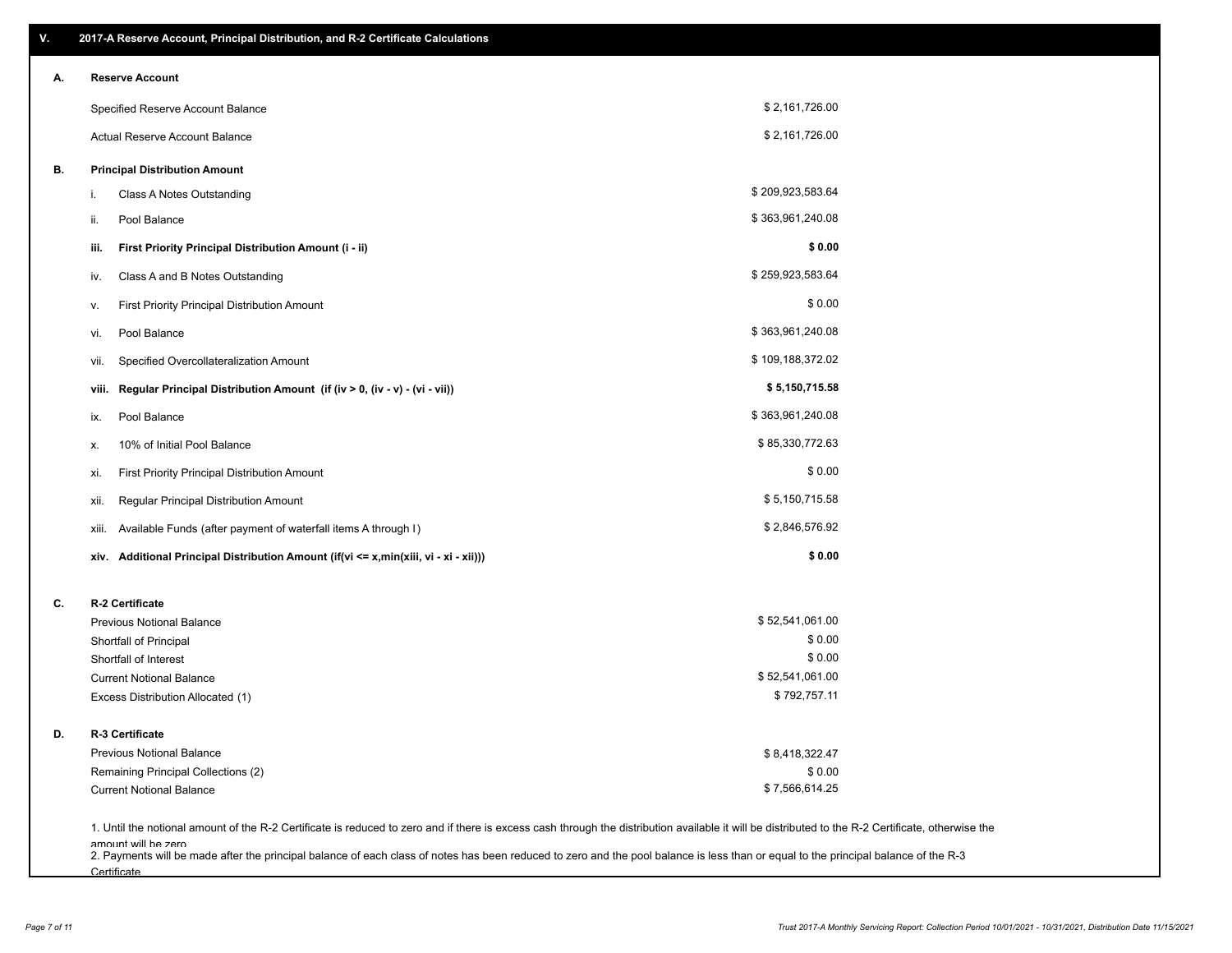|    |                                                         | Paid           | <b>Funds Balance</b> |
|----|---------------------------------------------------------|----------------|----------------------|
|    | <b>Total Available Funds</b>                            |                | \$8,732,104.17       |
| A  | <b>Trustee Fees</b>                                     | \$0.00         | \$8,732,104.17       |
| В  | <b>Servicing Fees</b>                                   | \$239,234.52   | \$8,492,869.65       |
| C  | i. Administration Fees                                  | \$8,333.00     | \$8,484,536.65       |
|    | ii. Unreimbursed Administrator Advances plus any Unpaid | \$0.00         | \$8,484,536.65       |
| D  | Class A Noteholders Interest Distribution Amount        | \$341,410.82   | \$8,143,125.83       |
| Е  | First Priority Principal Payment                        | \$0.00         | \$8,143,125.83       |
| F. | Class B Noteholders Interest Distribution Amount        | \$145,833.33   | \$7,997,292.50       |
| G  | <b>Reinstatement Reserve Account</b>                    | \$0.00         | \$7,997,292.50       |
| H  | Regular Principal Distribution                          | \$5,150,715.58 | \$2,846,576.92       |
|    | <b>Carryover Servicing Fees</b>                         | \$0.00         | \$2,846,576.92       |
| J  | Additional Principal Distribution Amount                | \$0.00         | \$2,846,576.92       |
| Κ  | Unpaid Expenses of Trustee                              | \$0.00         | \$2,846,576.92       |
| L  | Unpaid Expenses of Administrator                        | \$0.00         | \$2,846,576.92       |
| M  | i. Remaining Funds to the R-1 Certificateholder(s)      | \$2,053,819.81 | \$792,757.11         |
|    | ii. Remaining Funds to the R-2 Certificateholder(s)     | \$792,757.11   | \$0.00               |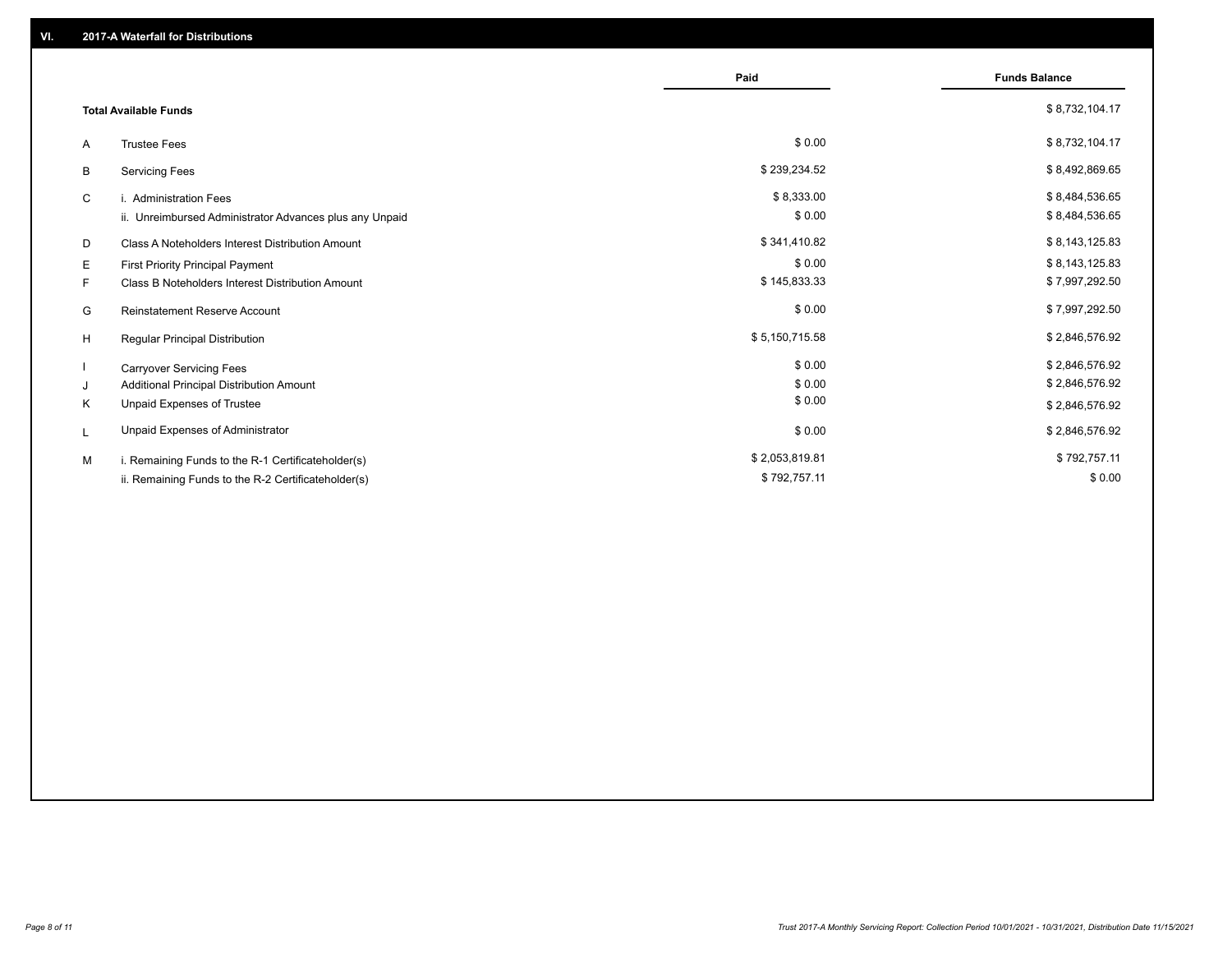| <b>Distribution Amounts</b>                                |                         |                         |                         |
|------------------------------------------------------------|-------------------------|-------------------------|-------------------------|
|                                                            | A <sub>2</sub> A        | A <sub>2</sub> B        | в                       |
| Cusip/Isin                                                 | 78448WAB1               | 78448WAC9               | 78448WAD7               |
| <b>Beginning Balance</b>                                   | \$104,961,791.82        | \$104,961,791.82        | \$50,000,000.00         |
| Index                                                      | <b>FIXED</b>            | <b>LIBOR</b>            | <b>FIXED</b>            |
| Spread/Fixed Rate                                          | 2.88%                   | 0.90%                   | 3.50%                   |
| Record Date (Days Prior to Distribution)                   | 1 NEW YORK BUSINESS DAY | 1 NEW YORK BUSINESS DAY | 1 NEW YORK BUSINESS DAY |
| Accrual Period Begin                                       | 10/15/2021              | 10/15/2021              | 10/15/2021              |
| <b>Accrual Period End</b>                                  | 11/15/2021              | 11/15/2021              | 11/15/2021              |
| Daycount Fraction                                          | 0.08333333              | 0.08611111              | 0.08333333              |
| Interest Rate*                                             | 2.88000%                | 0.99025%                | 3.50000%                |
| <b>Accrued Interest Factor</b>                             | 0.002400000             | 0.000852715             | 0.002916667             |
| <b>Current Interest Due</b>                                | \$251,908.30            | \$89,502.52             | \$145,833.33            |
| Interest Shortfall from Prior Period Plus Accrued Interest | $\mathcal{S}$ -         | $\mathcal{S}$ -         | $\mathcal{S}$ -         |
| <b>Total Interest Due</b>                                  | \$251,908.30            | \$89,502.52             | \$145,833.33            |
| Interest Paid                                              | \$251,908.30            | \$89,502.52             | \$145,833.33            |
| <b>Interest Shortfall</b>                                  | $\mathsf{\$}$ -         | $\mathsf{\$}$ -         | $\mathcal{S}$ -         |
| <b>Principal Paid</b>                                      | \$2,575,357.79          | \$2,575,357.79          | $\mathcal{S}$ -         |
| <b>Ending Principal Balance</b>                            | \$102,386,434.03        | \$102,386,434.03        | \$50,000,000.00         |
| Paydown Factor                                             | 0.011978408             | 0.011978408             | 0.000000000             |
| <b>Ending Balance Factor</b>                               | 0.476215972             | 0.476215972             | 1.000000000             |

\* Pay rates for Current Distribution. For the interest rates applicable to the next distribution date, please see https://www.salliemae.com/about/investors/data/SMBabrate.txt.

**VII. 2017-A Distributions**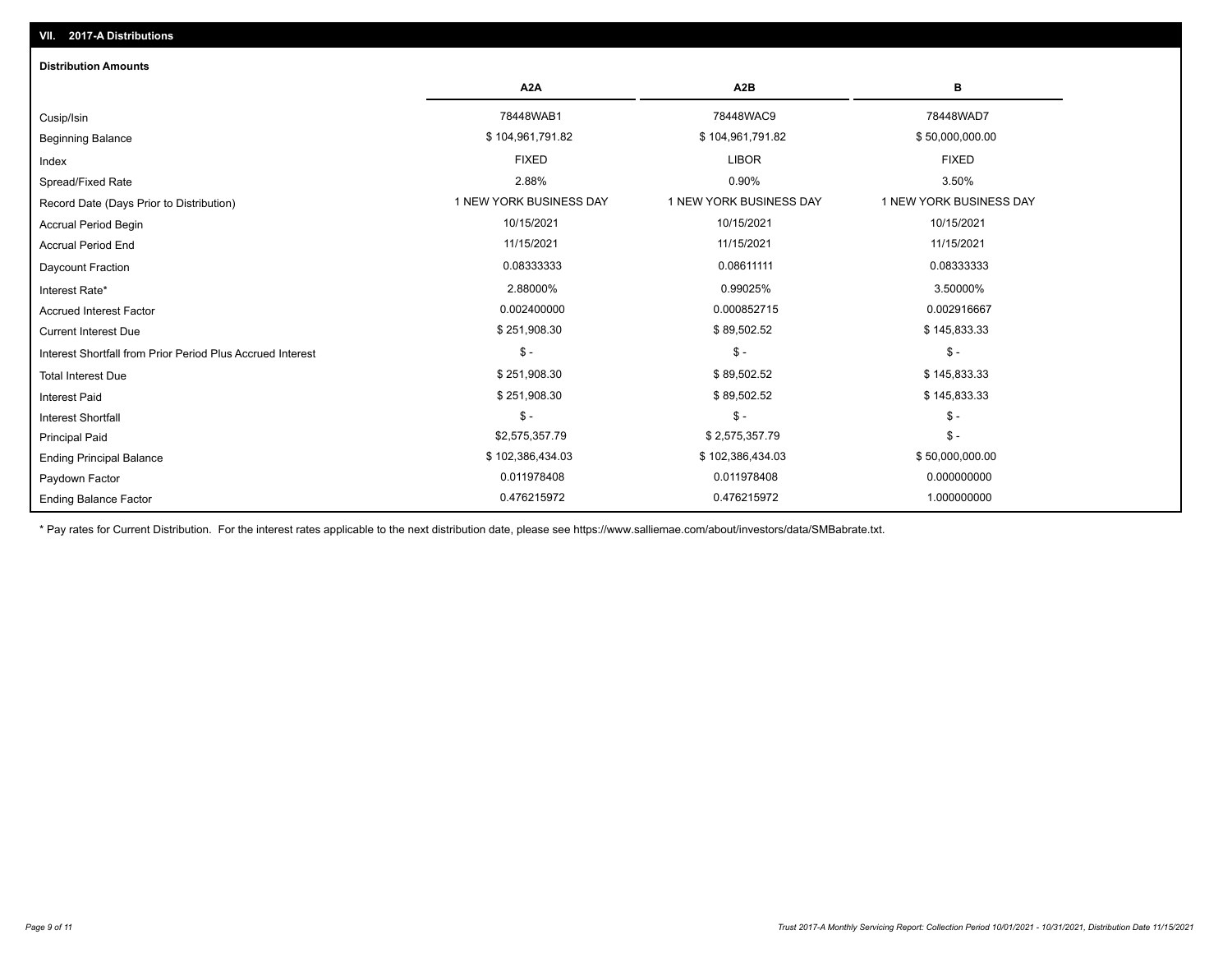### **Since Issued Total CPR**

$$
\text{total CPR} = 1 - \left(\frac{APB}{PPB}\right)^{\left(\frac{12}{MSC}\right)}
$$

APB = Actual period-end Pool Balance PPB = Projected period-end Pool Balance assuming no prepayments and no defaults Pool Balance = Sum(Principal Balance + Interest Accrued to Capitalize Balance) MSC = Months Since Cut-Off

I J Ι

#### **Since-Issued Total Constant Prepayment Rate (CPR)**

Since-Issued Total CPR measures prepayments, both voluntary and involuntary, for a trust student loan pool over the life of a transaction. For each trust distribution, the actual month-end pool balance is compared against a month-end pool balance originally projected at issuance assuming no prepayments and defaults. For purposes of Since- Issued Total CPR calculations, projected period end pool balance assumes in-school status loans have up to a six month grace period before moving to repayment, grace status loans remain in grace status until their status end date and then to move to full principal and interest repayment, loans subject to interim interest or fixed payments during their in-school and grace period continue paying interim interest or fixed payments until full